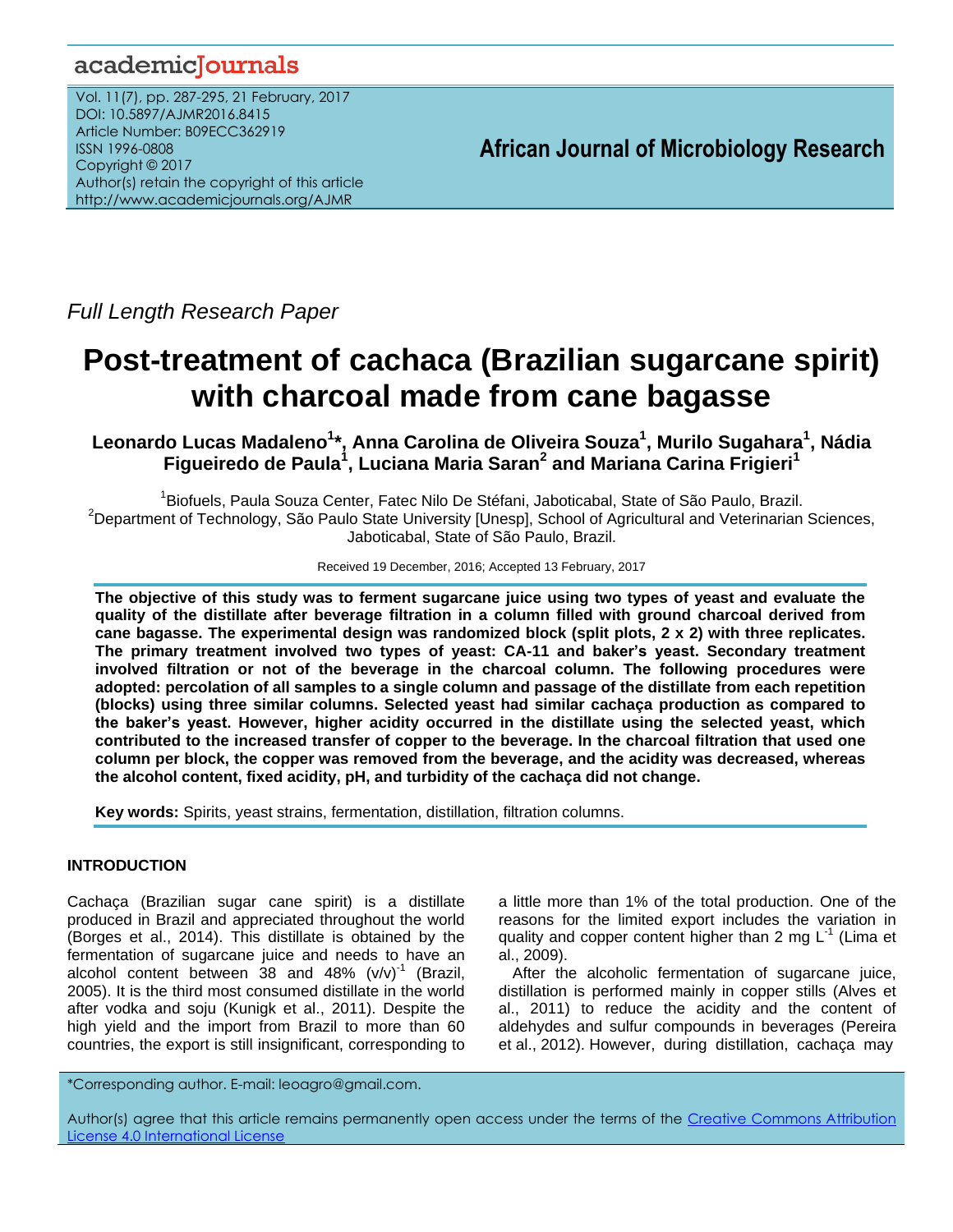be contaminated with metals ions removed from the distiller.

Moreover, some compounds produced by yeasts during fermentation, particularly organic acids, may promote the transfer of copper from the stills to the beverage (Boza and Horii, 2000). During the fermentation process, several yeast types can be used, including baker's yeast (pressed), which is readily available and fast-growing, and selected yeast, which is adapted to the production of cachaça. Although, these strains belong to the same species (*Saccharomyces cerevisiae*), they produce wines with different ethanol, acidity and secondary compounds concentration (Basso et al., 2011). One of the yeast strains selected for cachaça production is CA-11.

Alcarde et al. (2012) found that strain CA-11 provided the most appropriate chemical composition to the distillate compared with the other strains studied (Y-904, BG-1, PE-2, SA-1 and CAT-1). Action of CA-11 is different from other strains during fermentation. Montijo et al. (2014) did not correct the pH of the must and inoculated CA-11 directly into the must because, according to the authors, the acids produced during fermentation lowered the pH of the must. The lowering of the pH during fermentation is necessary to promote the increased use of sugars by the yeasts rather than by contaminating bacteria (Basso et al., 2011). However, during distillation, the improper sanitation of the distiller and the high concentration of acid in wine favors the transfer of the verdigris  $[CuCO<sub>3</sub>.Cu(OH<sub>2</sub>)]$  to the beverage (Boza and Horii, 2000).

The cachaça samples obtained in different Brazilian states have a high percentage of copper. The copper content of the beverages analyzed in southern Minas Gerais was higher than that recommended in 16.67% of the samples, and the content in one evaluated sample was as high as 9 mg L<sup>-1</sup> (Zacaroni et al., 2011). Marinho et al. (2009) observed that the copper content in the cachaça produced in Goiás was as high as 8.80 mg L<sup>-1</sup>. The average levels of copper in the beverages produced in Rio Grande do Sul ranged between 2.95 and 10.22 mg L<sup>-1</sup>, and depending on the region, up to 60% of the samples were contaminated (Garbin et al., 2005) by exceeding the copper level limit of 5 mg  $L^1$  established by Brazilian legislation (Brazil, 2005).

Several methods can be used to remove organic and ionic contaminants from cachaça. For copper removal, the main techniques include adsorption on activated carbon and ion exchange resins (Lima et al., 2006; Kunigk et al., 2011), adsorption in activated carbon/iron oxide composites (Lima et al., 2009), and double distillation (Alcarde et al., 2012), among others. However, the efficiency of the removal of metals and other undesirable components could be improved by converting the bagasse into charcoal, and use this for cachaça filtration.

Charcoal has a high adsorption capacity. Several

studies have evaluated the efficacy of charcoal as an adsorbent, including its use for the retention of organic compounds such as trihalomethanes, nitrates, chloride ions, sulfide ions, metals (Pb, Cu, and Fe), and microorganisms such as fecal coliforms and total coliforms (Ta-Chung et al., 2008). Zhao et al. (2008) evaluated the adsorption of 2,4-dichlorophenol to charcoal (Xu and Shi, 2002) and the elimination of nitrates (Mizuta et al., 2004) and four types of phthalate esters in water.

Charcoal from sugar maple wood (*Acer saccharum*) has been used to remove fusel oil from whiskey by filtration using the charcoal mellowing process (Labbe et al., 2006). The charcoal produced from sugarcane bagasse also has adsorption capacity. Teixeira et al. (2016) used bagasse charcoal for filtration and the removal of solids from vinasse, which was subsequently used as dilution water for the preparation of the must of molasses, a waste product of sugar production.

However, the use of sugarcane bagasse charcoal for the filtration of alcoholic beverages has been little explored. The possibility of using charcoal for the removal of toxic components present in the beverage is interesting and is an alternative use of bagasse.

In this context, this study aimed to compare the quality of cachaça obtained after distillation of must fermented using baker's and selected yeasts and to investigate the final quality of the beverage after filtration using a column filled with ground charcoal produced from ground sugarcane bagasse.

# **MATERIALS AND METHODS**

# **Experimental design**

The experimental design was randomized block (split-plot) with three replicates. The primary treatment involved the use of two types of yeast for the production of cachaça: selected yeast and baker's yeast. Secondary treatment was performed after fermentation and distillation, with the filtration or not of the cachaça in a column containing ground charcoal produced from sugarcane bagasse.

The experiment was conducted in blocks to distinguish the different days of fermentation (March 21, 22, and 29, 2016). The sugarcane juice was extracted from sugarcane variety IAC95-5000, with 11 months, and obtained from the first cut.

#### **Fermentation: Preparation, treatment and analysis**

Soluble solids content (°Brix), pH, acidity and total reducing sugars (TRS) were determined in the must used in fermentation, as established in the *Centro de Tecnologia Canavieiro* CTC (2011). For fermentations, the following yeast strains were used: baker's *Saccharomyces cerevisiae* (Levasaf®, Argentina) and selected yeast CA-11 (LNF®, Brazil).

The original total cell count and cell viability were determined for each type of yeast with Ringer's solution in a Neubauer chamber, as detailed by Lee et al. (1981). Subsequently, based on the cell viability, the amount of yeast to be added in order to reach a concentration of 10<sup>7</sup> CFU mL<sup>-1</sup> of yeast cells during fermentation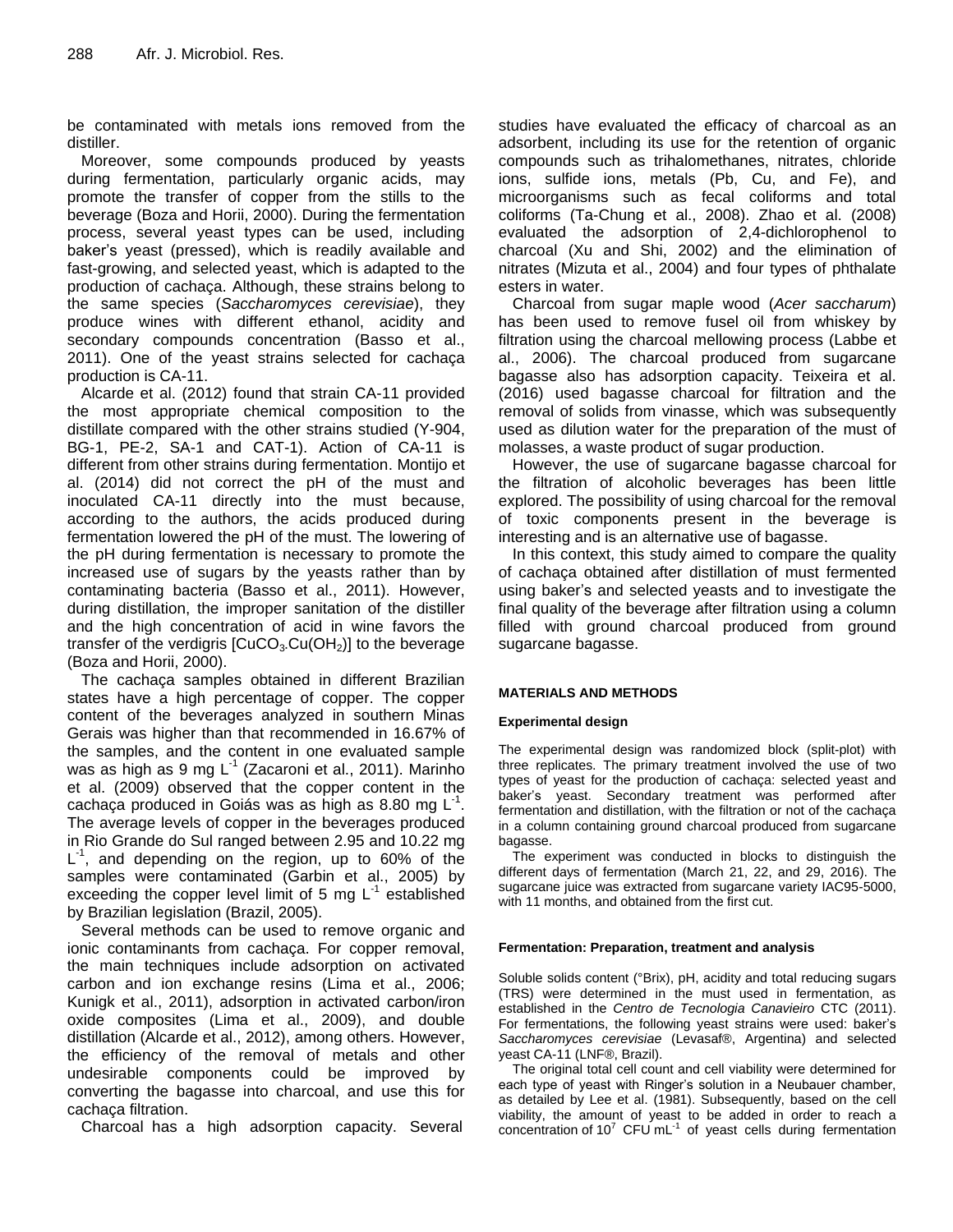

**Figure 1.** Fifteen-liter still used for the distillation of the fermented must.

was calculated.

Initially, yeast was diluted in must (2500 mL) that was used in the fermentation process. The feeds with 2500 mL of must, with temperature of 32°C, were timed every 15 min until the Fed Batch fermentation vat reached a volume of 10,000 mL. Fifteen minutes after the last feed, samples were collected for another evaluation of initial cell viability. Fermentation was completed after 24 h (Oliveira et al., 2008), when soluble solids (°Brix) was less than 1 (one). Then, wine samples were collected for the assessment of final cell viability and execution of the analyses.

#### **Analysis of wine samples**

Sulfuric acidity (g  $H_2SO_4$  L<sup>-1</sup>), alcohol content (% vv<sup>-1</sup>), glycerol (10<sup>-</sup>  $3\%$ , wv<sup>-1</sup>), total residual reducing sugars (TRRS - %), and pH were analyzed according to the CTC (2011). The amount of alcohol produced in wine was calculated by taking into account the amount of wine produced multiplied by the alcohol content. The fermentation efficiency (%) was calculated by dividing the amount of alcohol produced by the theoretical amount of alcohol produced, as detailed by Fernandes (2006).

#### **Distillation**

The wine was distilled in copper stills (D&R Alambiques®, Belo Horizonte, Brazil) (Figure 1), and three fractions were obtained: the first fraction (10%) with mainly head compounds (aldehydes and esters), a major fraction (80%) that is considered the heart (cachaça), and the last fraction (10%), that is, the tails compounds (phurphural and others not desirable components) (Bruno, 2012). The last fraction was not separated and remained in the vinasse because the distiller was switched off after the separation of the heart fraction. Distillation was initially conducted in the wine produced with the selected yeast, followed by the wine produced with the baker's yeast. The order of the type of yeast was changed in the other replicates. Before each distillation, the equipment was cleaned with water only. The fractions removed from the equipment were maintained at room temperature in glass bottles covered with aluminum foil. The amount of material to be separated in the heart fraction was calculated to obtain a beverage with an ethanol content of approximately 40% at the end of the distillation.



**Figure 2.** Charcoal column used for filtration of the cachaça obtained from fermented must produced with the selected and compressed yeast.

#### **Charcoal production and treatment of cachaça**

Charcoal was produced using sugarcane bagasse. The bagasse was carbonized at 250°C for 1 h, and then at 400°C for 1 h in an adapted (Machado et al., 2014) muffle (Tecnal®, Piracicaba, Brazil). The process was repeated until a sufficient amount of charcoal was obtained for making the filtration columns. The yield of charcoal production was approximately 30%.

The glass column used was 35 cm in height and 5 cm in diameter, with 500 mL of useful volume with markings (Figure 2). The charcoal was ground and sieved through a 35-mesh sieve (0.5 mm) and placed in the column. Cotton was added (35 mL – this grading was used as a reference for the mounting of other columns) to keep the charcoal particles in place inside the column during filtration. A filter layer was made with the ground and sieved charcoal (95 mL), and cotton (25 mL) was placed above this layer. A layer of crushed charcoal (55 mL), which corresponded to the prefilter layer, was stacked above this cotton layer. Another layer of cotton (30 mL) was placed above the prefilter layer to prevent the spreading of the crushed charcoal layer during the addition of the beverage. The total final volume of the filter layer was 240 mL and this procedure was repeated for every column filtration build.

The column was packed using commercial cachaça (51®, Pirassununga, Sao Paulo, Brazil) to settle the filtering layers of charcoal and cotton. For beverage filtration, 260 mL of each replicate was passed through the entire column and then discarded. Another fraction of 260 mL was filtered; this fraction was considered the analyte. This procedure was followed for each sample. Filtration was performed in the dark at room temperature (approximately 25°C). The residence time for percolation of 260 mL of cachaça in the column was approximately 15 min.

An aliquot of the heart fraction was filtered with charcoal two months after storage in the bottle. Two ways of filtration were conducted as follows: a) use of a single charcoal column for passage of all three replicates for both yeasts and b) use of one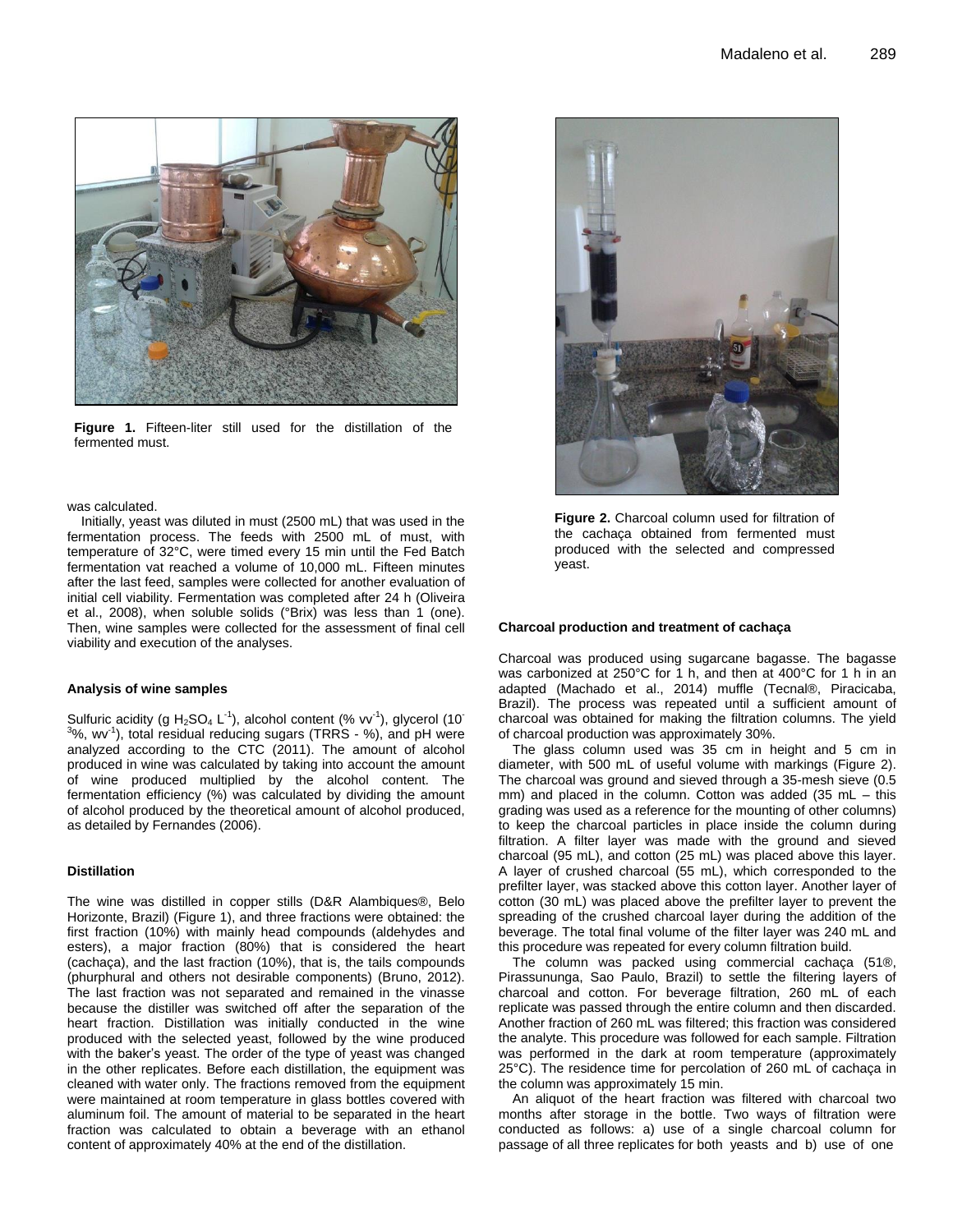| Analysis of the cane juice Mean and standard error Recommended* |                  |              |
|-----------------------------------------------------------------|------------------|--------------|
| рH                                                              | $5.25 \pm 0.07$  | 4.5 to 5.5   |
| °Brix (%)                                                       | $16.93 \pm 0.96$ | $\geq 18$    |
| Acidity (grams of $H_2SO_4 L^{-1}$ )                            | $2.31 \pm 0.27$  | $\leq 0.8$   |
| TRS (%)                                                         | $14.33 \pm 0.79$ | $\approx$ 18 |

**Table 1.** Average and standard error of pH, soluble solids (°Brix), acidity (g  $H<sub>2</sub>SO<sub>4</sub> L<sup>-1</sup>$ ), and TRS (%) from three replicates of the cane juice used as must for the production of cachaça.

\*Amorim et al. (1996).

filtration column per block (replicate). The order of passage of the type of yeast was switched for each block. In the first block, the selected yeast was used first, followed by the baker's yeast. Then, another column was made and changed: cachaça from bakers filtered first and yeast selected after. And the ultimate column was prepared for third repetition, and passed spirits from selects followed by baker's yeast.

The variables pH, alcohol content, turbidity (MS Tecnopon, TB1000, Brazil), total acidity, fixed acidity, and acetic acid were measured in the distillate (treated or not) according to the protocols of the Adolfo Lutz Institute (2008). The copper content was determined only in samples that were passed through the different columns per block. The copper content was determined using atomic absorption spectroscopy in an AAnalyst800 spectrometer (Perkin Elmer®, USA) with an air-acetylene flame and the standard addition method. The following analytical conditions were used: wavelength of 324.8 nm, air flow rate of 17.0 L min<sup>-1</sup>, acetylene flow rate of  $2.2$  L min<sup>-1</sup>, and burner slot width of 0.7 nm.

The copper content of one of the samples, which had concentrations below the detection limit of the flame, was determined using atomic absorption spectroscopy with a graphite furnace and the standard addition method. For this purpose, an AAnalyst800 spectrometer (Perkin Elmer, USA) and the following analytical conditions were used: wavelength of 324.8 nm, pyrolysis temperature of 1200°C, atomization temperature of 2200°C, and chemical modifier consisting of 5 µg of Pd and 5 µg of Mg. The use of a chemical modifier allows the use of high temperatures to remove the matrix, prevents the loss of the analytes, decreases the volatility of the analytes, and permits the separation of the analyte from the matrix.

#### **Statistical analysis**

The quality of the must, fermentation, and wine were compared by evaluating the differences between the means with standard errors. The results obtained from only filtration or in three blocks columns were subjected to analysis of variance using the F-test and Tukey test ( $p \le 0.05$ ), as detailed by Barbosa and Maldonado Jr. (2015).

#### **RESULTS AND DISCUSSION**

#### **Fermentation**

The analysis of the must (Table 1) indicated that the sugarcane variety used was not yet at peak maturation because the soluble solids and TRS values were lower than expected for the production of cachaça and the acidity was higher than 0.8 g  $H_2SO_4$  L<sup>-1</sup> (Amorim et al., 1996). This result was expected because sugarcane was

**Table 2.** Average and standard error of three replicates for the initial and final cell viability (%) in the fermented must using selected and pressed yeast for production of cachaça.

|                   | <b>Cell viability</b> |                        |  |  |  |  |
|-------------------|-----------------------|------------------------|--|--|--|--|
| <b>Yeast type</b> | Initial (%)           | Final $(\%)$           |  |  |  |  |
| Selected          | 87.84+1.89            | 68.04+7.17             |  |  |  |  |
| Baker's           |                       | 79.79+5.87 38.30+14.21 |  |  |  |  |

harvested purposely before the beginning of the harvest season (from May to November for sugarcane in Brazil) (Oliveira et al., 2008). In March, performing the fermentation and producing high-quality distillates would be more difficult. However, this condition was ideal to test the method of removal of impurities from the beverage using charcoal. The sugar content and pH of the cane juice were not adjusted to simulate what, in practice, occurs during the production of cachaça using a nonstandard must. However, the must was the same for both types of yeast in each block (replicate).

The high acidity of the must significantly decreased the yeast cell viability during the fermentation process (Table 2). The original viability of the baker's yeast was lower than that of the selected yeast. The cell viability of the baker's yeast was below the recommended value of 85% (Amorim et al., 1996). Previous calculations were performed to avoid the shortage of yeast in fermentation because the original cell viability of the baker's yeast was low (77.61%), whereas the viability of the selected yeast was 81.65%. For this reason, no shortage of yeast occurred because of addition of sufficient cells to have  $10<sup>7</sup>$  viability cells for both strains.

Viability remained low at the beginning of fermentation (Table 2). At the end of fermentation, the decrease in cell viability of both types of yeasts was higher which could prevent the reuse of the yeast in new fermentation cycles. In these cases, the addition of a new batch of yeast would be required. Furthermore, a higher precipitation of the selected yeast was observed after fermentation, which made the separation of the wine from the yeast easier. The same result was obtained by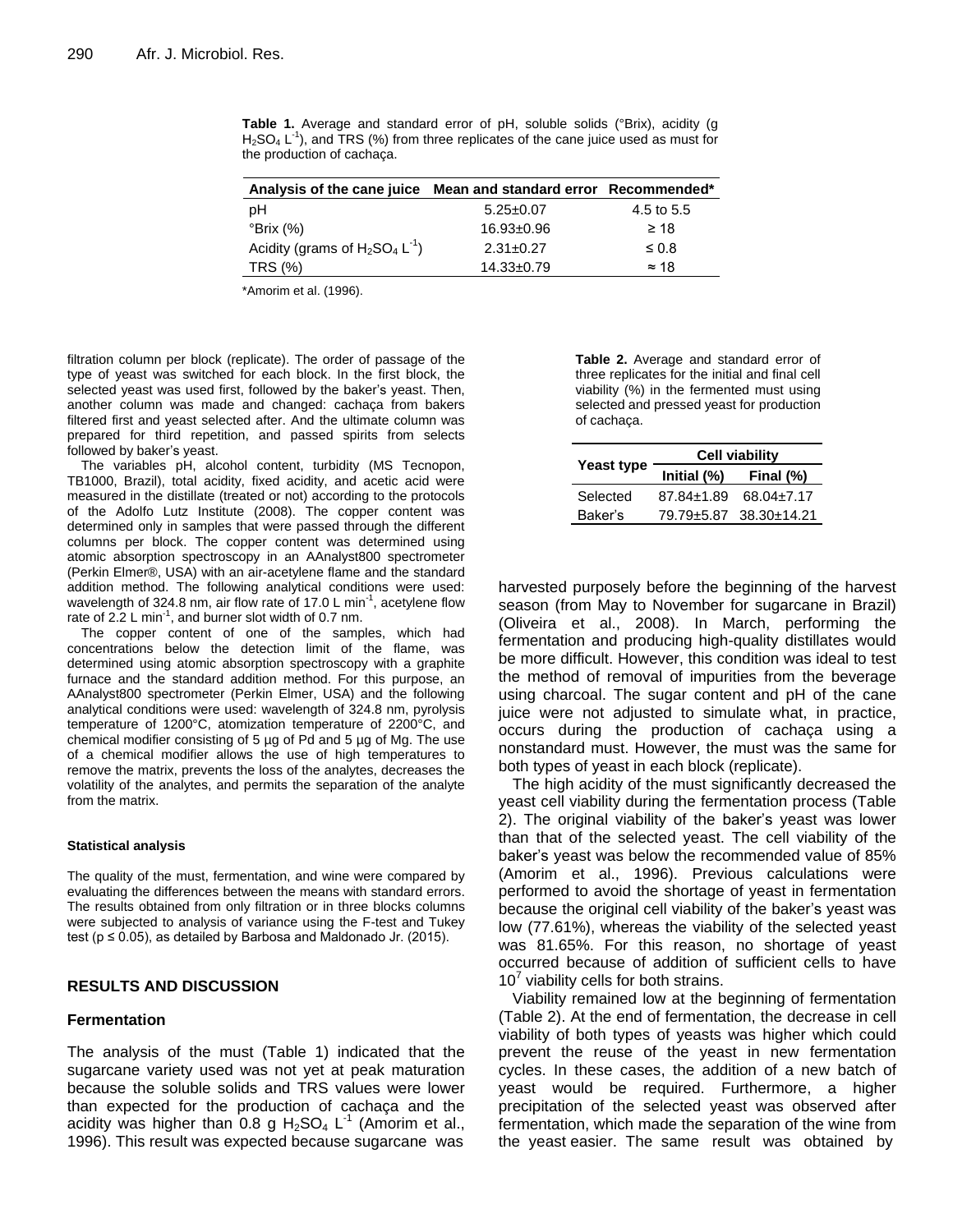Table 3. Average and standard error of three replicates regarding pH, alcohol content (% v v<sup>-1</sup>), glycerol (10<sup>-3</sup>% w v<sup>-1</sup>), acidity (H<sub>2</sub>SO<sub>4</sub> g L<sup>-1</sup>), total residual reducing sugar TRRS (%), and fermentation efficiency (%) in the fermented must obtained with the selected and pressed yeast for cachaça production.

| Yeast type | pН        | <b>Alcohol content</b> | Givcerol        | Acidity       | TRRS      | <b>Fermentation efficiency</b> |
|------------|-----------|------------------------|-----------------|---------------|-----------|--------------------------------|
| Selected   | 3.99±0.04 | $9.57 \pm 0.26$        | 0.83+0.07       | $312 + 016$   | 0.63+0.19 | $93.26 + 5.77$                 |
| Baker's    | 3.99±0.04 | $9.41 \pm 0.34$        | $0.89 \pm 0.05$ | $3.19 + 0.28$ | 0.62±0.33 | $91.44 + 3.14$                 |

Table 4. Average and standard error of three replicates regarding alcohol content  $(% v v<sup>-1</sup>)$  in the first fraction, major fraction, and vinasse + last fraction, and volume (mL) of ethanol present in the stills (adjusted to 40% alcohol content) for the production of cachaça using two types of yeast.

|                   |            | Alcohol content |                                                       | Total volume Volume adjusted |                |  |
|-------------------|------------|-----------------|-------------------------------------------------------|------------------------------|----------------|--|
| <b>Yeast type</b> |            |                 | First fraction Heart fraction Vinasse + last fraction |                              | to 40%         |  |
| Selected          | 47.80+1.61 | 44.23+0.44      | $2.41 \pm 0.19$                                       | 1416.67+83.33                | 1567.50+101.28 |  |
| Baker's           | 45.49±4.81 | $46.17 + 2.44$  | $1.66 \pm 0.60$                                       | 1333.33±66.67                | 1542.75±120.16 |  |

Table 5. Analysis of variance for total acidity (g of CH<sub>3</sub>COOH 100 mL<sup>-1</sup> of sample), fixed acidity (g of CH<sub>3</sub>COOH 100 mL<sup>-1</sup> of sample), volatile acidity (mg of CH<sub>3</sub>COOH 100 mL<sup>-1</sup> of anhydrous ethanol), pH, alcohol content (% v v<sup>-1</sup>), and turbidity (NTU) for cachaça produced using two yeast strains and filtered or not in a single charcoal column for all replicates.

| <b>Causes of variation</b> | Total acidity                 | <b>Fixed acidity</b>         | <b>Volatile acidity</b>       | рH                           | <b>Alcohol content</b>         | <b>Turbidity</b>             |
|----------------------------|-------------------------------|------------------------------|-------------------------------|------------------------------|--------------------------------|------------------------------|
| <b>Blocks</b>              | 1.09 <sup>ns</sup>            | 2.07 <sup>ns</sup>           | $0.05^{ns}$                   | $3.41^{ns}$                  | $3.92^{ns}$                    | $6.45$ <sup>ns</sup>         |
| Yeast (L)                  | 46.35*                        | $2.42^{ns}$                  | 18.86*                        | $10.78^{ns}$                 | 2.89 <sup>ns</sup>             | 0.04 <sup>ns</sup>           |
| Selected                   | $35.90 \pm 3.44$ <sup>A</sup> | $4.81 \pm 1.09$ <sup>A</sup> | $69.90 + 6.44$ <sup>A</sup>   | $5.15 \pm 0.08$ <sup>A</sup> | 44.49 $\pm$ 0.51 $^{\circ}$    | 1.33 $\pm$ 0.24 $^{\circ}$   |
| Baker's                    | $17.95 \pm 1.70^{\circ}$      | $2.90 \pm 0.83$ <sup>A</sup> | 32.70 $\pm$ 4.33 $^{\circ}$   | $5.43 \pm 0.07$ <sup>A</sup> | 46.19 $\pm$ 0.61 <sup>A</sup>  | 1.31 $\pm$ 0.28 <sup>A</sup> |
| CV of the fraction         | 16.96                         | 55.13                        | 28.92                         | 2.79                         | 3.82                           | 13.85                        |
| Charcoal (T)               | 1.14 <sup>ns</sup>            | $10.42*$                     | $7.99*$                       | $3.16^{ns}$                  | $0.59^{ns}$                    | 4.07 <sup>ns</sup>           |
| With treatment             | $25.07 \pm 2.86$ <sup>A</sup> | $5.69 \pm 1.14$ <sup>A</sup> | 42.84 $\pm$ 6.40 <sup>B</sup> | $5.20 \pm 0.11^{\text{A}}$   | 45.48 $\pm$ 0.52 $^{\text{A}}$ | $0.95 \pm 0.26$ <sup>A</sup> |
| Without treatment          | $28.78 \pm 2.28$ <sup>A</sup> | $2.02 \pm 0.78$ <sup>B</sup> | 59.77 $\pm$ 4.37 $^{\circ}$   | $5.39 \pm 0.02^{\text{A}}$   | 45.20 $\pm$ 0.60 <sup>A</sup>  | 1.69 $\pm$ 0.26 <sup>A</sup> |
| Interaction $(L \times T)$ | 2.24 <sup>ns</sup>            | 1.67 <sup>ns</sup>           | 6.82 <sup>ns</sup>            | 5.04 <sup>ns</sup>           | 0.39 <sup>ns</sup>             | 0.18 <sup>ns</sup>           |
| CV of the sub-fraction     | 22.39                         | 51.08                        | 20.22                         | 3.50                         | 1.43                           | 48.49                        |

\*\*Significant at a probability of 1% using the F-test; ns: not significant; CV: coefficient of variation (%). The same letter in each column indicates the absence of a significant difference using Tukey test ( $p \le 0.05$ ).

Alcarde et al. (2012). Yeast flocculation is desired during the production of cachaça (Basso et al., 2008) because poor separation of the wine from the yeast may increase the amount of yeast present in the distiller, which in turn increases the concentration of fatty acids in the distillate (Serafim et al., 2011).

A slight decrease was observed in the glycerol content in the wine produced with the selected yeast as compared to the wine produced with the baker's yeast (Table 3). Furthermore, using standard error, pH, alcohol content, acidity, TRRS and fermentation efficiency was similar for both strains.

The alcohol content of the first (initial 10% that was separated from the beverage) and heart fraction was similar for both strains (Table 4). However, the last fraction + vinasse have more alcohol content for select yeast. This result lead us to affirm that more alcohol could be recovered and it was lost. Total volume of the

produced distillate (heart fraction) was higher in select yeast; however, if the alcohol content was standardized to 40% (Table 4), the volume of the heart fraction was similar between strains. Baker's and selected yeast had close performance for cachaça production.

# **Filtration of all replicates using a single charcoal column**

After the distillate filtration of all replicates using a single column, the volatile acidity was 2.13-fold greater for the selected yeast, although the acidity obtained using the two types of yeast was within the values recommended by Brazilian legislation (up to 150 mg of acetic acid per 100 mL of anhydrous alcohol) (Brazil, 2005) (Table 5).

The yeast strain has been shown to affect the chemical composition of the distillate (Alcarde et al., 2012).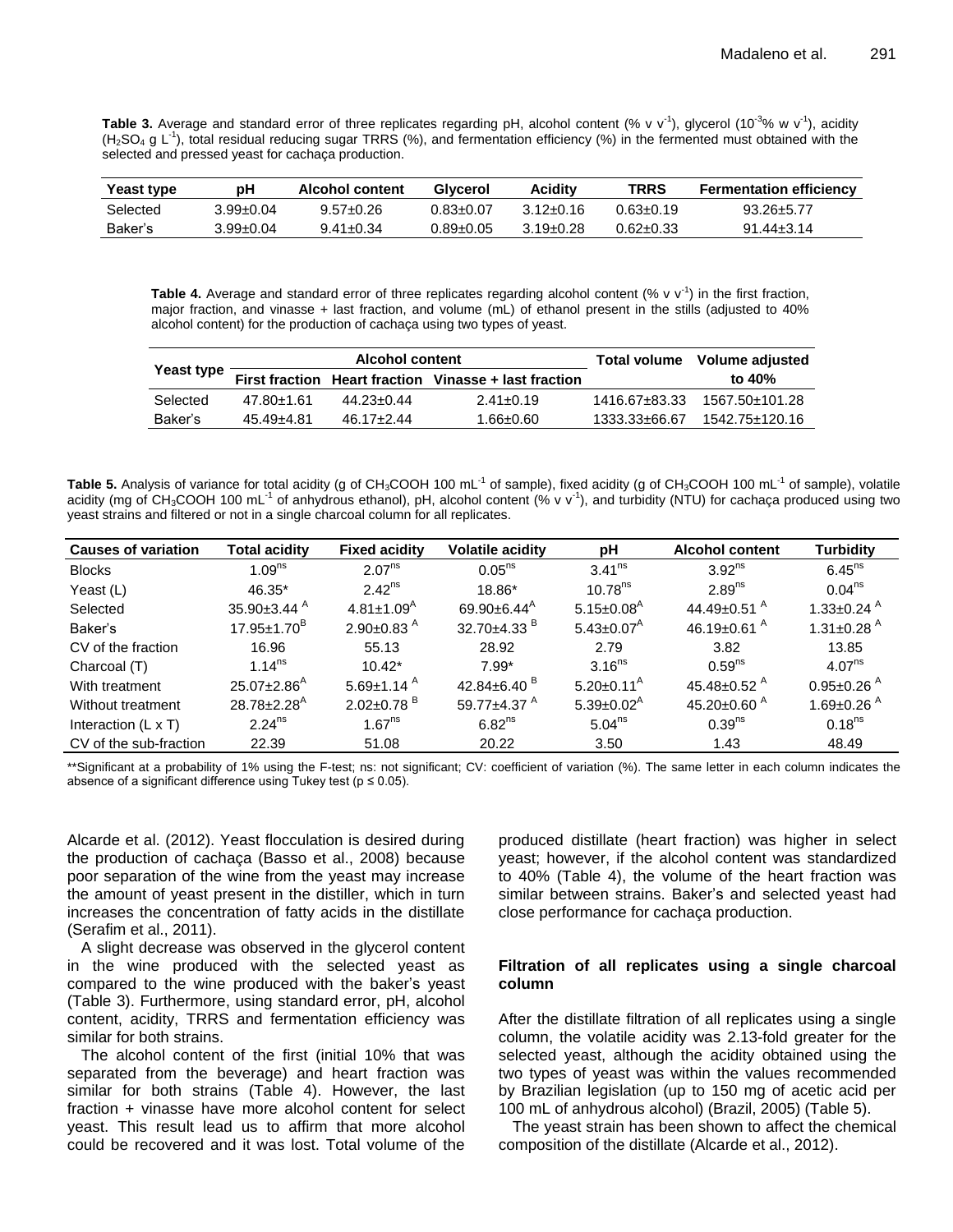| <b>Variation causes</b>                                                                                                                                                                                                                                                                                                                                                                                                                                         |  | Total acidity Fixed acidity Volatile acidity | рH | <b>Alcohol content Turbidity</b> | <b>Copper</b><br><b>A</b> And And |
|-----------------------------------------------------------------------------------------------------------------------------------------------------------------------------------------------------------------------------------------------------------------------------------------------------------------------------------------------------------------------------------------------------------------------------------------------------------------|--|----------------------------------------------|----|----------------------------------|-----------------------------------|
| Table 6. Analysis of variance for total acidity (g of CH <sub>3</sub> COOH 100 mL <sup>-1</sup> of sample), fixed acidity (g of CH <sub>3</sub> COOH 100 mL <sup>-1</sup> of sample), volatile<br>acidity (mg of CH <sub>3</sub> COOH 100 mL <sup>-1</sup> of anhydrous ethanol), pH, alcohol content (% v v <sup>-1</sup> ), and turbidity (NTU) in cachaça produced with two<br>types of yeast and filtered or not in a single charcoal column per replicate. |  |                                              |    |                                  |                                   |

| <b>Variation causes</b>    |                               | Total acidity Fixed acidity  | Volatile acidity              | рH                           | <b>Alcohol content</b>         | Turbiditv                     | -----<br>content              |
|----------------------------|-------------------------------|------------------------------|-------------------------------|------------------------------|--------------------------------|-------------------------------|-------------------------------|
| <b>Blocks</b>              | $9.18^{ns}$                   | 11.59 $ns$                   | 3.59 <sup>ns</sup>            | 0.04 <sup>ns</sup>           | $2.17^{ns}$                    | 4.88 <sup>ns</sup>            | $0.43^{ns}$                   |
| Yeast (L)                  | 259.89**                      | $3.28^{ns}$                  | $95.50*$                      | $3.01^{ns}$                  | 1.64 <sup>ns</sup>             | $3.35^{ns}$                   | 7.81 <sup>ns</sup>            |
| Selected                   | $32.39 \pm 1.44$ <sup>A</sup> | $4.57 \pm 1.46$ <sup>A</sup> | 62.90 $\pm$ 3.36 $^{A}$       | 5.14 $\pm$ 0.12 <sup>A</sup> | 44.25 $\pm$ 0.61 $^{\circ}$    | 1.51 $\pm$ 0.29 <sup>A</sup>  | 12.66 $\pm$ 1.04 $^{A}$       |
| Baker's                    | $15.03 \pm 1.57$ <sup>B</sup> | $3.31 \pm 1.21$ <sup>A</sup> | $25.44 \pm 2.33$ <sup>B</sup> | $5.54 \pm 0.19$ <sup>A</sup> | 45.82 $\pm$ 0.84 $^{A}$        | 1.91 $\pm$ 0.48 <sup>A</sup>  | 7.11 $\pm$ 1.13 <sup>A</sup>  |
| CV of the fraction         | 7.87                          | 30.57                        | 15.02                         | 7.37                         | 4.75                           | 22.16                         | 34.82                         |
| Charcoal (T)               | $24.15**$                     | $4.35^{ns}$                  | $74.15**$                     | $2.03^{ns}$                  | $0.28^{ns}$                    | 0.01 <sup>ns</sup>            | 83.76**                       |
| With treatment             | 18.64±1.21 <sup>B</sup>       | $5.86 \pm 1.36$ <sup>A</sup> | 28.58 $\pm$ 1.51 $^{\circ}$   | $5.49 \pm 0.21$ <sup>A</sup> | 44.88 $\pm$ 0.83 <sup>A</sup>  | 1.74 $\pm$ 0.40 <sup>A</sup>  | $3.82 \pm 1.21$ <sup>B</sup>  |
| Without treatment          | $28.78 \pm 1.80$ <sup>A</sup> | $2.02 \pm 1.32$ <sup>A</sup> | 59.77 $\pm$ 4.19 <sup>A</sup> | $5.20 \pm 0.10^{A}$          | 45.20 $\pm$ 0.62 $^{\text{A}}$ | 1.69 $\pm$ 0.37 $^{\text{A}}$ | 15.95 $\pm$ 0.96 <sup>A</sup> |
| Interaction $(L \times T)$ | $7.90*$                       | 0.20 <sup>ns</sup>           | 18.03*                        | 0.37 <sup>ns</sup>           | $0.35$ <sup>ns</sup>           | 0.23 <sup>ns</sup>            | 34.85**                       |
| CV of the subfraction      | 15.07                         | 80.97                        | 14.20                         | 6.64                         | 2.31                           | 55.76                         | 23.24                         |

\*\*Significant at a probability of 1% using the F-test; ns: not significant; CV: coefficient of variation (%). The same letter in each column indicates absence of significant difference using Tukey test ( $p \le 0.05$ ).

Depending on the acids produced during fermentation, the concentration of these acids can be higher in the first or last fraction. Accordingly, the concentration of acetic acid, succinic acid, glycolic acid, citramalic acid and lactic acid was much higher in the last fraction, whereas capric acid, lauric acid, myristic acid, and palmitic acid were more abundant in the initial fractions (Serafim et al., 2011). Alcarde et al. (2012) studied the yeast strain CA-11 in double distilled cachaça and found that volatile acidity in the first, heart and last fractions was 14.20, 23.67 and 124.51 mg 100 mL $^{-1}$ , respectively, indicating that the volatile acid content was higher in the last fraction.

The balance of the types of acids, alcohol content of the wine, and other secondary compounds from fermentation are essential to define when they will be removed from the wine during the distillation process. The baker's yeast could produce a higher percentage of fatty acids than the selected yeast considering that the separation between the yeast fraction and the wine was more difficult, and therefore, more yeast was added to the distiller. Because of the higher boiling point of fatty acids, the removal of organic acids may have changed for the beverage obtained with the baker's yeast, resulting in lower concentrations of these compounds in the heart fraction.

The total acidity was similar between the beverages in a single filtration column using charcoal; however, it was significantly different for the fixed and volatile acidity (Table 5). The fixed acidity increased 2.82-fold after filtering with charcoal whereas the volatile acidity decreased by 40% in the filtered distillate. The increase in fixed acidity may be due to the presence of iron and aluminum in the charcoal because bagasse ashes have 6.87% of Fe<sub>2</sub>O<sub>3</sub> and 7.48% of  $Al_2O_3$  on average (Rodriguez-Diaz et al., 2015). Metal ions with high charge

and small volume, such as  $Fe^{3+}$  and  $Al^{3+}$ , in aqueous medium, in the form of  $[Fe(H<sub>2</sub>O)<sub>6</sub>]<sup>3+</sup>$  (pKa = 3.5 x 10<sup>-3</sup>) and  $[A|(H_2O)_6]^{3+}$  (pKa = 1.4 x 10<sup>-5</sup>), respectively, can act as Lewis acids and produce acidic solutions (Atkins and Jones, 2006).

# **Passage of the distillate using one column per block**

Differences in fixed acidity were not significant between the treatments subjected or not to filtration with charcoal (Table 6). However, there was an interaction among the yeast type and charcoal filtration for total acidity (Figure 3A) and volatile acidity (Figure 3B).

The difference in total acidity after filtration with charcoal was more pronounced for the beverage from selected yeast (Figure 3). The acidity for the selected yeast decreased significantly (by 65.3%) after filtration, and the values obtained with the selected yeast were closer to those obtained with the baker's yeast. No significant difference in total acidity after filtration with charcoal was observed for the baker's yeast. The total acid content of the beverage produced with this type of yeast was low before and after filtration.

Volatile acidity is a parameter used in Brazil to assess the quality of cachaça decrease in beverages produced with each type of yeast after filtration (Figure 3B). This reduction reached 2.8 and 1.9-fold using the selected and baker's yeast, respectively, after filtration. Moreover, the volatile acidity value of the beverage produced with the selected yeast after filtration (39.61mg) was similar to that obtained using baker's yeast (33.35 mg of acetic acid) before filtration.

The copper content found in the unfiltered beverages was very high (Table 6). The cachaça samples with excess copper present levels between  $8$  and 10 mg  $L^{-1}$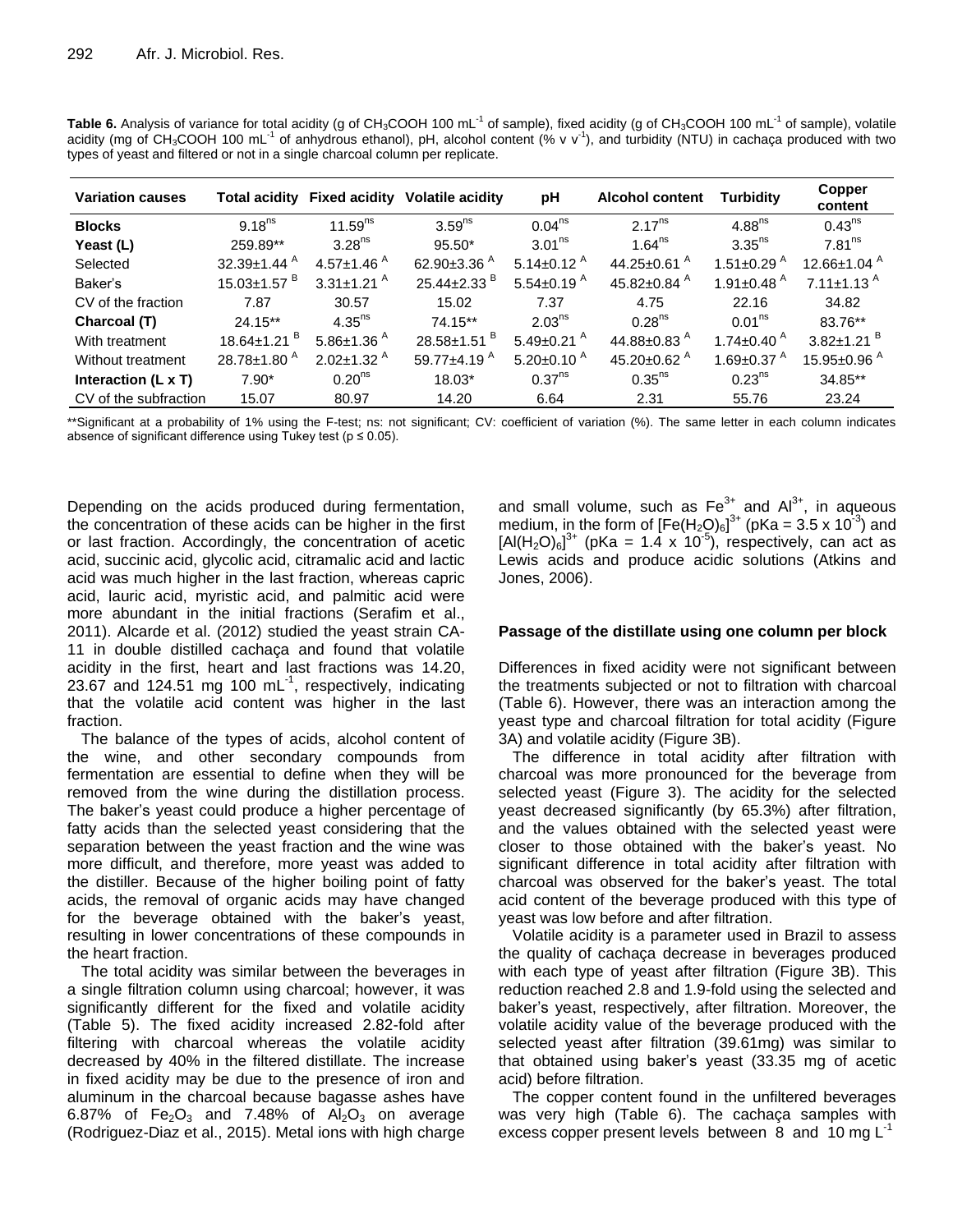

**Figure 3.** Filtration using a single charcoal column per replicate of cachaça produced. A. **Figure 3.** Filtration using a single charcoal column per replicate of cachaça produced. **A**. Total acidity (g CH3COOH 100 mL-1 of sample); B. Volatilty acidity (mg of CH3COOH 100 Total acidity (g CH3COOH 100 mL-1 of sample); **B**. Volatilty acidity (mg of CH3COOH 100  $mL^{-1}$ anhydrous ethanol); and C. Copper content (mg L-1 ). Bold black line indicates the anhydrous ethanol); and **C**. Copper content (mg L-1 ). Bold black line indicates the maximum copper level allowed by Brazilian legislation (5 mg L<sup>-1</sup>). Bars are the standard error. Capital letter compares filtration in each type of yeast and lower case letters compare error. Capital letter compares filtration in each type of yeast and lower case letters compare strains in each kind of filtration. Same letters did not differ by Tukey test (p≤0.05). strains in each kind of filtration. Same

(Lima et al., 2006) or more. Negri et al. (2015) found copper levels of up to 28 mg  $L^{-1}$  in the evaluated distillates. The copper content in samples prepared with must fermented with the selected yeast was up to 25.16 mg  $L^{-1}$  (Figure 4B). This result might be because the still used was made of copper and the low cleaning efficiency of the still, which increased the levels of copper above those permitted by Brazilian legislation. For the baker's yeast, the maximum level found was 10.68 mg  $L^1$ . The acids help to drag the verdigris to the beverage (Boza and Horii, 2000). The increase of the metal in the beverage might have occurred because the selected

yeast produced a higher amount of total acids in the distillate (Table 6).

After filtration, the copper concentration (15.95 mg  $L^{-1}$ ) decreased 4.17-fold to 3.82 mg  $L^1$  (Table 6). However, the effect of the interaction indicated the cachaça produced with the selected yeast, which contained higher copper levels due to discharge from the still, the decrease was even higher (8.45-fold) (Figure 3C). This effect occurred because of the order of passage of the beverage replicates inside the charcoal column (Figure 4). For the baker's yeast, copper level decreased from 8.885 to 0.248 mg L<sup>-1</sup> in the filtered sample (Figure 4B).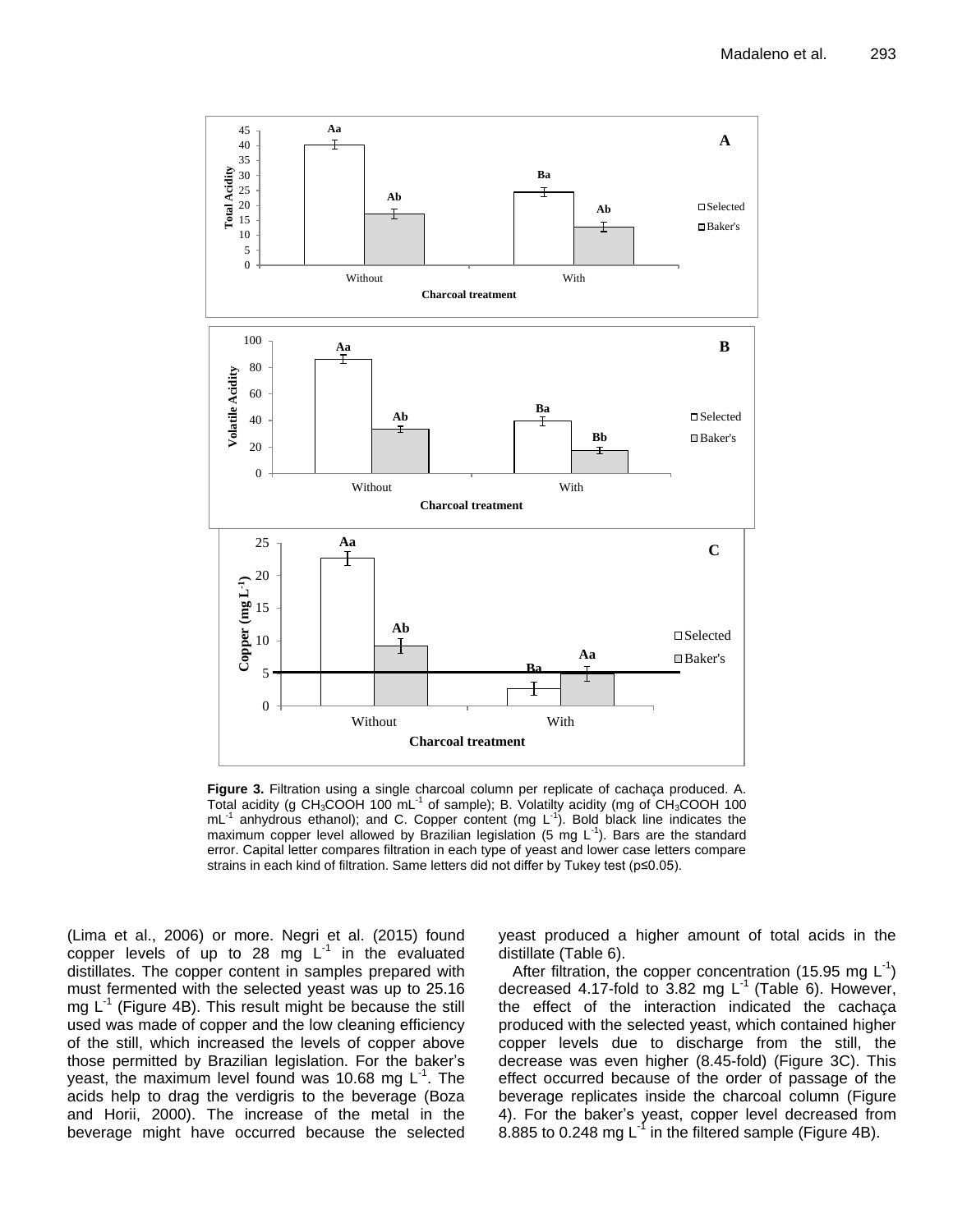

**Figure 4.** Filtration of cachaça using a single charcoal column per replicate. A. Filtration was performed in the beverage produced with the selected yeast and then in the beverage produced with the baker's yeast. B. In the second replicate, filtration was performed in the<br>personal produced with the selected yearst and the selected yearst  $\mathcal{L}$  in the third beverage produced with the baker's yeast, followed by selected yeast. C. In the third replicate, filtration was performed in the beverage produced with the selected yeast and then with baker's yeast. The bold black line indicates the maximum value allowed by the Brazilian legislation (5 mg  $L^{-1}$ ).

The charcoal column removed high amounts of metal but presented problems of saturation (Figure 4). Therefore, the correct procedure would be mounting one column per sample to decrease the amount of copper in the cachaça to internationally acceptable levels.

No changes in the amount of ethanol in the beverages or in pH and turbidity were observed, as possibility of dragging of the charcoal. Bagasse would be discarded or used for burning or heating of the still during distillation. This residue is easily accessible to producers, and they only need to build the oven, grind and sieve the charcoal, and construct the column for cachaça filtration. It was verified that efficiency of conversion of sugarcane bagasse into charcoal was 30%. The cost of these materials is low when compared with other copperremoval technologies. Moreover, the charcoal used in filtering can be reused as fertilizer because it contains the nutrients required for new plantations of sugarcane.

### **Conclusions**

Selected yeast had similar cachaça production as compared to the Baker's yeast. The beverage produced